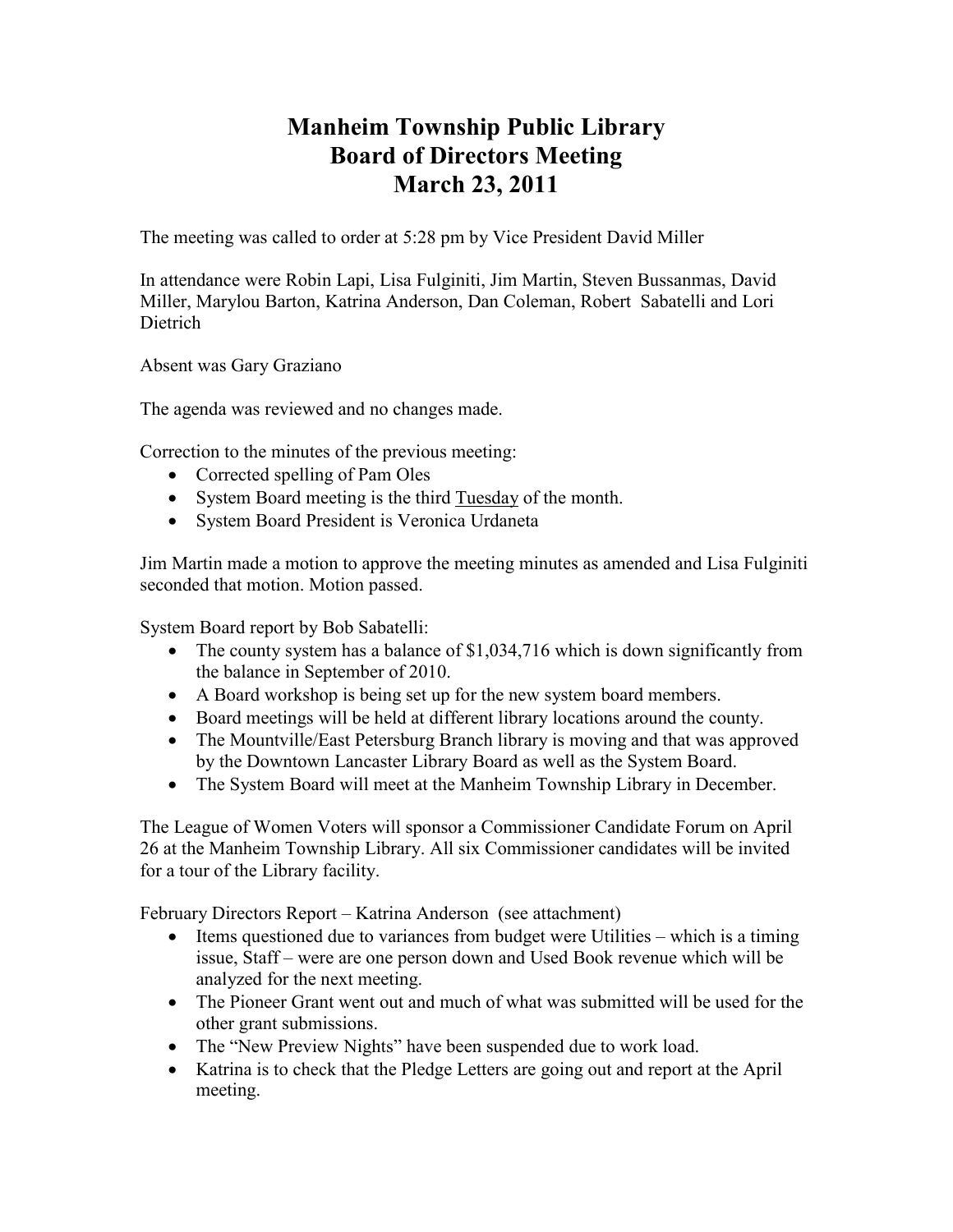Café Report – Dan Coleman

- Sue Funk was out sick the previous week so not much to report.
- Revenues are up 10-15% but there is much more to do to raise those revenues.
- The Espresso machine that was donated is very difficult to make function. The donor is going to be asked if it would be ok to sell that machine and use that money to buy a more automated machine.

Volunteer Recruiting – Katrina Anderson

- 50 people attended the Tea on March 11
- Letters are going to go out to all that attended when Janet gets back.
- Two people (teenagers) are already volunteering.

Website Update – Dan Coleman

- Dan put on a demonstration of the new website. All Board members expressed that they were impressed with the new site and commended those that worked to get it developed. There was too much information shown to capture in the meeting minutes.
- The new site went live on 3-24-2011

Gift-in-Kind Policy Update – Jim Martin

- Jim reviewed the recommended policy, see attachment.
- Marylou recommended a change to reflect if there is a cost to the Library for taking the gift, then the donor pays that cost unless the Library Board chooses to waive it.
- Katrina requested that we review the policy and vote on this at the April meeting. All Board members agreed.

The 2012 Strategic Planning Session date was set for June 8 from noon to 4 pm. A second session, if needed, was set for July 13 from noon to 4 pm.

The Annual Report, First Draft, is scheduled to be published April 1.

New Business:

Fund Raising Plan – Lisa Fulginiti

- A copy of the plan was distributed and reviewed, see attachment.
- Committee volunteers are needed, e-mail Lisa to let her know you will help.
- The Plan was approved by the Board by motion from Steve Bussanmas and seconded by Jim Martin.

Staff Appraisal form, see attached, was introduced by Katrina Anderson. No action was needed by the Board.

A Volunteer Handbook has been published, see attachment, and copies were distributed to the Board members.